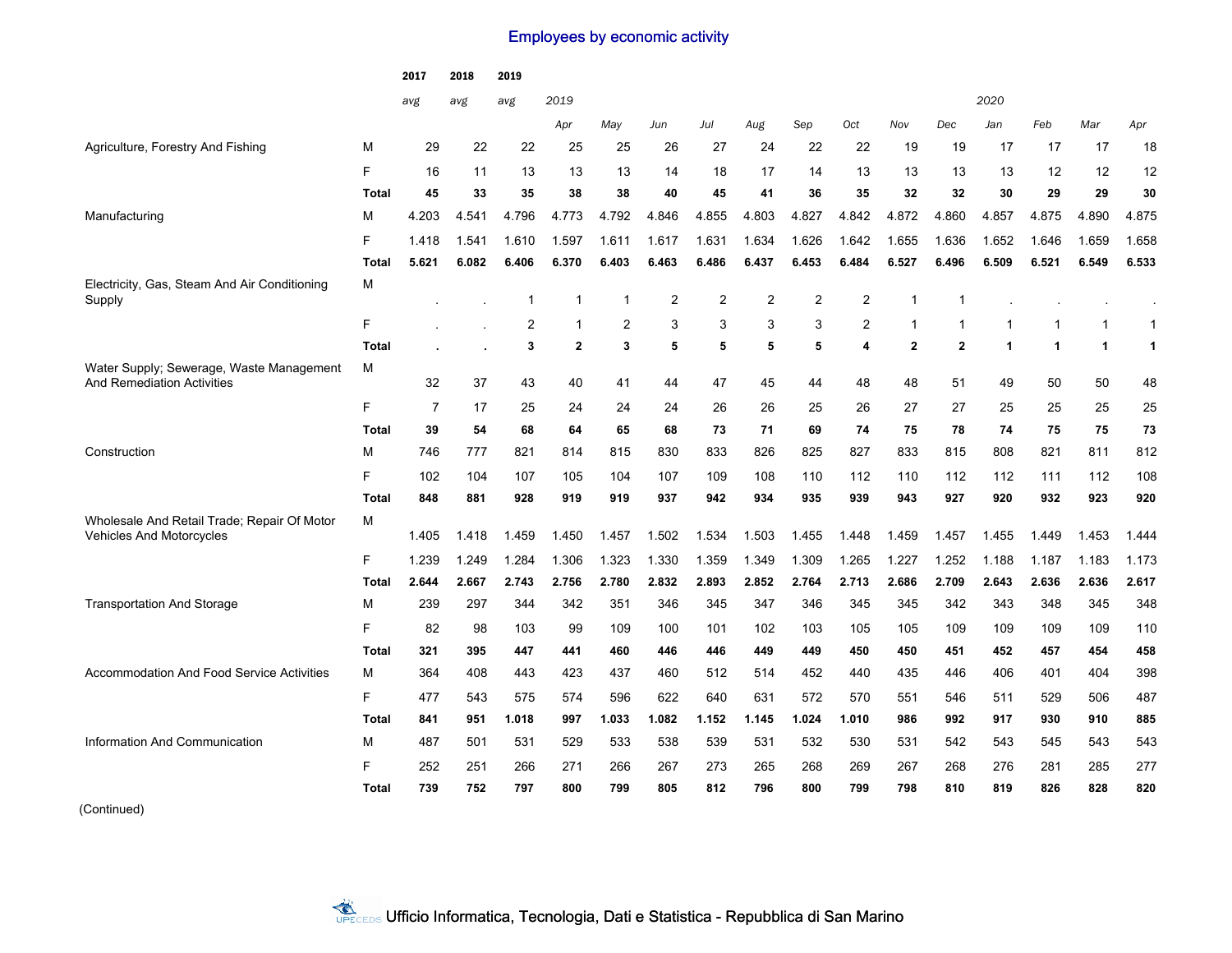## Employees by economic activity

|                                                                  |              | 2017  | 2018 | 2019 |      |     |     |     |     |     |     |     |     |      |                |     |                |
|------------------------------------------------------------------|--------------|-------|------|------|------|-----|-----|-----|-----|-----|-----|-----|-----|------|----------------|-----|----------------|
|                                                                  |              | avg   | avg  | avg  | 2019 |     |     |     |     |     |     |     |     | 2020 |                |     |                |
|                                                                  |              |       |      |      | Apr  | May | Jun | Jul | Aug | Sep | Oct | Nov | Dec | Jan  | Feb            | Mar | Apr            |
| <b>Financial And Insurance Activities</b>                        | м            | 402   | 374  | 350  | 354  | 352 | 351 | 349 | 351 | 350 | 345 | 342 | 341 | 342  | 341            | 330 | 329            |
|                                                                  | F            | 371   | 358  | 348  | 352  | 351 | 352 | 347 | 347 | 347 | 341 | 337 | 337 | 335  | 337            | 325 | 327            |
|                                                                  | <b>Total</b> | 773   | 732  | 698  | 706  | 703 | 703 | 696 | 698 | 697 | 686 | 679 | 678 | 677  | 678            | 655 | 656            |
| <b>Real Estate Activities</b>                                    | М            | 22    | 26   | 32   | 31   | 33  | 35  | 32  | 33  | 34  | 33  | 34  | 34  | 34   | 33             | 31  | 31             |
|                                                                  | F            | 41    | 53   | 57   | 55   | 56  | 55  | 56  | 57  | 55  | 56  | 55  | 54  | 51   | 50             | 51  | 51             |
|                                                                  | <b>Total</b> | 63    | 79   | 89   | 86   | 89  | 90  | 88  | 90  | 89  | 89  | 89  | 88  | 85   | 83             | 82  | 82             |
| Professional, Scientific And Technical Activities                | м            | 579   | 431  | 368  | 360  | 367 | 366 | 380 | 382 | 375 | 379 | 382 | 377 | 381  | 382            | 381 | 382            |
|                                                                  | F.           | 547   | 492  | 474  | 474  | 477 | 466 | 468 | 473 | 455 | 459 | 477 | 472 | 470  | 479            | 477 | 477            |
|                                                                  | <b>Total</b> | 1.126 | 923  | 842  | 834  | 844 | 832 | 848 | 855 | 830 | 838 | 859 | 849 | 851  | 861            | 858 | 859            |
| Administrative And Support Service Activities                    | м            | 213   | 241  | 249  | 243  | 239 | 249 | 253 | 250 | 251 | 253 | 255 | 248 | 257  | 254            | 259 | 250            |
|                                                                  | F            | 440   | 455  | 480  | 476  | 475 | 489 | 488 | 470 | 481 | 491 | 495 | 502 | 513  | 512            | 509 | 499            |
|                                                                  | <b>Total</b> | 653   | 696  | 729  | 719  | 714 | 738 | 741 | 720 | 732 | 744 | 750 | 750 | 770  | 766            | 768 | 749            |
| Public Administration And Defence; Compulsory<br>Social Security | м            | 5     | 5    | 5    | 5    | 5   | 5   | 5   | 5   | 5   | 5   | 5   | 5   | 5    | $\overline{4}$ | 4   | $\overline{4}$ |
|                                                                  | F            | 3     | 3    | 4    | 4    | 4   | 4   | 4   | 4   | 4   | 4   | 4   | 5   | 5    | 5              | 5   | 5              |
|                                                                  | Total        | 8     | 8    | 9    | 9    | 9   | 9   | 9   | 9   | 9   | 9   | 9   | 10  | 10   | 9              | 9   | 9              |
| Education                                                        | м            | 26    | 30   | 29   | 30   | 31  | 31  | 26  | 26  | 28  | 29  | 25  | 25  | 27   | 26             | 26  | 26             |
|                                                                  | F            | 29    | 32   | 40   | 41   | 40  | 40  | 40  | 37  | 42  | 43  | 41  | 41  | 40   | 41             | 40  | 39             |
|                                                                  | <b>Total</b> | 55    | 62   | 69   | 71   | 71  | 71  | 66  | 63  | 70  | 72  | 66  | 66  | 67   | 67             | 66  | 65             |
| Human Health And Social Work Activities                          | М            | 69    | 73   | 78   | 84   | 80  | 79  | 79  | 78  | 75  | 74  | 73  | 72  | 71   | 71             | 69  | 69             |
|                                                                  | F            | 202   | 201  | 202  | 205  | 204 | 205 | 203 | 193 | 196 | 201 | 199 | 200 | 197  | 200            | 186 | 187            |
|                                                                  | <b>Total</b> | 271   | 274  | 280  | 289  | 284 | 284 | 282 | 271 | 271 | 275 | 272 | 272 | 268  | 271            | 255 | 256            |
| Arts, Entertainment And Recreation                               | М            | 125   | 117  | 107  | 110  | 110 | 106 | 116 | 109 | 107 | 103 | 109 | 108 | 104  | 108            | 107 | 106            |
|                                                                  | F            | 107   | 96   | 87   | 83   | 86  | 86  | 96  | 103 | 93  | 86  | 87  | 90  | 89   | 88             | 85  | 85             |
|                                                                  | <b>Total</b> | 232   | 213  | 194  | 193  | 196 | 192 | 212 | 212 | 200 | 189 | 196 | 198 | 193  | 196            | 192 | 191            |
| <b>Other Service Activities</b>                                  | м            | 97    | 107  | 131  | 135  | 137 | 146 | 142 | 142 | 130 | 128 | 127 | 125 | 124  | 126            | 125 | 121            |
|                                                                  | F            | 321   | 333  | 342  | 340  | 340 | 356 | 365 | 363 | 347 | 343 | 347 | 329 | 331  | 331            | 327 | 322            |
|                                                                  | <b>Total</b> | 418   | 440  | 473  | 475  | 477 | 502 | 507 | 505 | 477 | 471 | 474 | 454 | 455  | 457            | 452 | 443            |
|                                                                  |              |       |      |      |      |     |     |     |     |     |     |     |     |      |                |     |                |

(Continued)